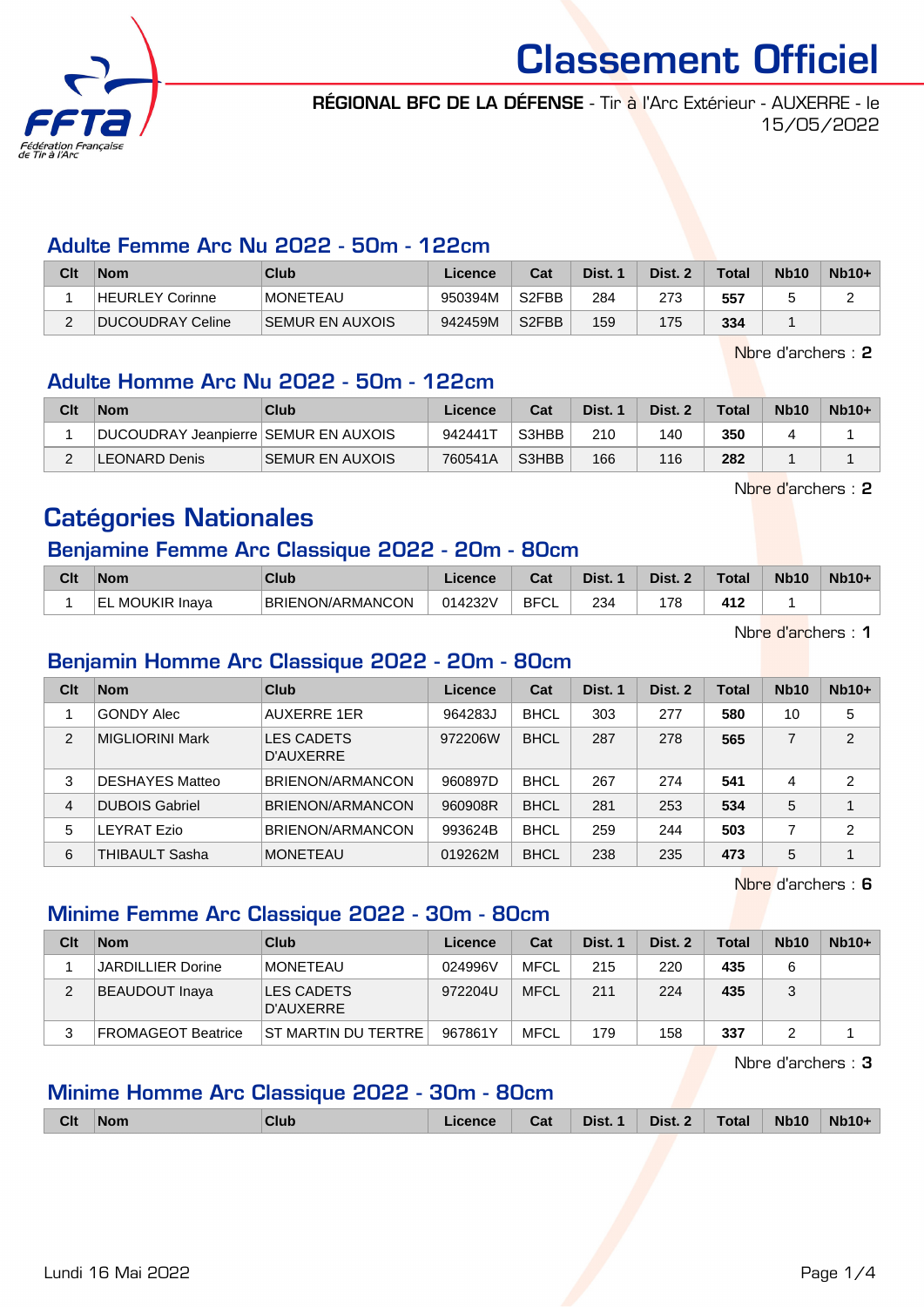

RÉGIONAL BFC DE LA DÉFENSE - Tir à l'Arc Extérieur - AUXERRE - le 15/05/2022

#### Minime Homme Arc Classique 2022 - 30m - 80cm (Suite)

| Clt | <b>Nom</b>               | Club                | Licence | Cat         | Dist. 1 | Dist. 2 | <b>Total</b> | Nb <sub>10</sub> | $Nb10+$ |
|-----|--------------------------|---------------------|---------|-------------|---------|---------|--------------|------------------|---------|
|     | <b>BOLLORE Matheo</b>    | ST MARTIN DU TERTRE | 021919A | <b>MHCL</b> | 230     | 238     | 468          | 4                |         |
|     | HUVEAU Aurelien          | <b>MONETEAU</b>     | 976895T | <b>MHCL</b> | 206     | 214     | 420          | 4                | 2       |
|     | AGOUTIN-LOUIS<br>Mathias | BRIENON/ARMANCON    | 994920K | <b>MHCL</b> | 199     | 213     | 412          |                  |         |

Nbre d'archers : 3

#### Cadette Femme Arc Classique 2022 - 50m - 122cm

| Clt | <b>Nom</b>     | Club                    | Licence | Cat  | Dist. 1 | Dist. 2 | <b>Total</b> | <b>Nb10</b> | $Nb10+$ |
|-----|----------------|-------------------------|---------|------|---------|---------|--------------|-------------|---------|
|     | ∣NOCARD CÉIÉni | LES CADETS<br>D'AUXERRE | 893849A | CFCL | 207     | 223     | 430          | -           |         |

Nbre d'archers : 1

#### Cadet Homme Arc Classique 2022 - 50m - 122cm

| Clt        | <b>Nom</b>        | Club             | Licence | Cat         | Dist. | Dist. | <b>Total</b> | <b>Nb10</b> | $Nb10+$ |
|------------|-------------------|------------------|---------|-------------|-------|-------|--------------|-------------|---------|
|            | <b>GIRON Neal</b> | BRIENON/ARMANCON | 003872J | <b>CHCL</b> | 276   | 239   | 515          |             |         |
| $\sqrt{2}$ | <b>PRON Jonas</b> | BRIENON/ARMANCON | 005907W | <b>CHCL</b> | 202   | 239   | 441          | -           |         |

Nbre d'archers : 2

### Junior Femme Arc Classique 2022 - 50m - 122cm

| Clt | <b>Nom</b>        | Club                           | Licence | Cat         | Dist. 1 | Dist. 2 | <b>Total</b> | <b>Nb10</b> | $Nb10+$ |
|-----|-------------------|--------------------------------|---------|-------------|---------|---------|--------------|-------------|---------|
|     | LEVISTE Alexandra | <b>LES CADETS</b><br>D'AUXERRE | 796020P | <b>JFCL</b> | 300     | 303     | 603          | 13          |         |
| C   | AMBERT Celenie    | <b>TONNERRE AS</b>             | 863455N | <b>JFCL</b> | 267     | 289     | 556          | 4.          |         |

Nbre d'archers : 2

#### Senior 1 Femme Arc Classique 2022 - 50m - 122cm

| Clt | <b>Nom</b>         | Club                   | Licence | Cat                | Dist. 1 | Dist. 2 | <b>Total</b> | <b>Nb10</b> | $Nb10+$ |
|-----|--------------------|------------------------|---------|--------------------|---------|---------|--------------|-------------|---------|
|     | PAQUEZ Justine     | ST MARTIN DU TERTRE    | 856970P | S <sub>1</sub> FCL | 283     | 278     | 561          |             |         |
| -   | MONTMARTIN Aurelie | IST MARTIN DU TERTRE I | 694597X | S <sub>1</sub> FCL | 267     | 258     | 525          |             |         |

Nbre d'archers : 2

#### Senior 2 Femme Arc Classique 2022 - 50m - 122cm

| Clt | <b>Nom</b>               | Club | Licence | Cat                | Dist. | Dist. 2 | $\tau$ otal | <b>Nb10</b> | $Nb10+$ |
|-----|--------------------------|------|---------|--------------------|-------|---------|-------------|-------------|---------|
|     | <b>KOSAK</b><br>Virginie | LURE | 945523T | S <sub>2</sub> FCL | 256   | 265     | 521<br>__   |             |         |

Nbre d'archers : 1

#### Senior 2 Homme Arc Classique 2022 - 50m - 122cm

| Clt | <b>Nom</b>     | Club                | Licence | Cat   | Dist. 1 | Dist. 2 | <b>Total</b> | <b>Nb10</b> | $Nb10+$ |
|-----|----------------|---------------------|---------|-------|---------|---------|--------------|-------------|---------|
|     | BOLLORE Cedric | ST MARTIN DU TERTRE | 376912M | S2HCL | 305     | 327     | 632          | 19          |         |
| -   | KOSAK Brice    | <b>LURE</b>         | 942023N | S2HCL | 311     | 304     | 615          | 21          | 10      |

Lundi 16 Mai 2022 Page 2/4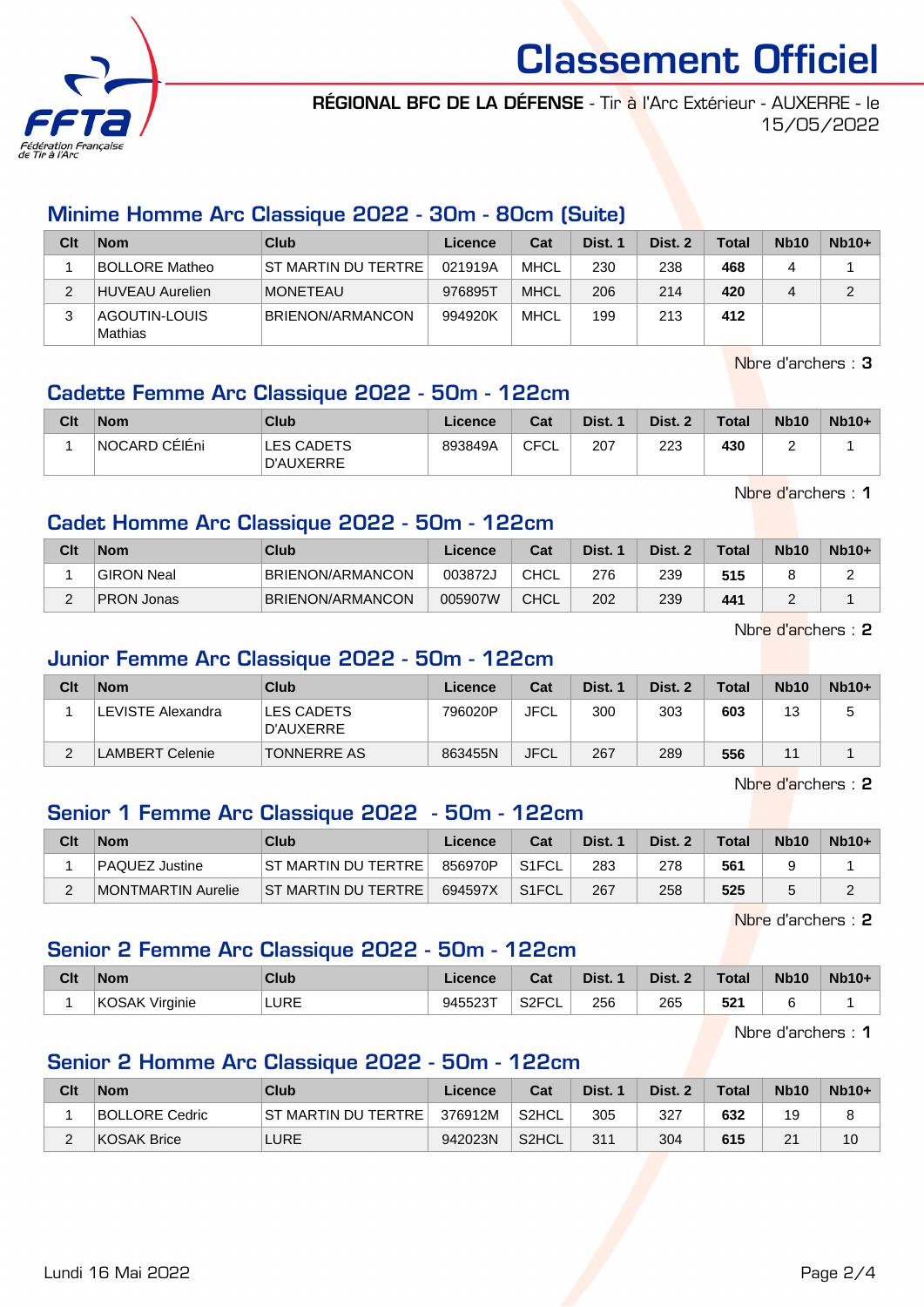

RÉGIONAL BFC DE LA DÉFENSE - Tir à l'Arc Extérieur - AUXERRE - le 15/05/2022

#### Senior 2 Homme Arc Classique 2022 - 50m - 122cm (Suite)

| Clt | <b>Nom</b>               | Club               | Licence | Cat                | Dist. 1 | Dist. 2 | <b>Total</b> | <b>Nb10</b> | $Nb10+$ |
|-----|--------------------------|--------------------|---------|--------------------|---------|---------|--------------|-------------|---------|
|     | CORNIAUX Christophe      | <b>VOLGELSHEIM</b> | 399700G | S <sub>2</sub> HCL | 298     | 303     | 601          |             |         |
|     | <b>PRISOT Christophe</b> | BLENEAU            | 967109F | S2HCL              | 298     | 296     | 594          |             |         |

Nbre d'archers : 4

#### Senior 3 Homme Arc Classique 2022 - 50m - 122cm

**Clt Nom Club Licence Cat Dist. 1 Dist. 2 Total Nb10 Nb10+** POULET Yves BESANCON AC 288357G S3HCL 291 275 **566** 7 1 CROISSANT Eric TONNERRE AS 717034K S3HCL 280 278 **558** 3 1 LE GALL Jean-Pierre LES CADETS D'AUXERRE 318628K S3HCL 225 216 **441** 4 2 CLAVELIN Didier JOIGNY 402447T S3HCL 183 190 **373** 1 1 ROYER Luc JOIGNY 949208Y S3HCL 38 **38**

Nbre d'archers : 5

#### Cadet Homme Arc à Poulies 2022 - 50m - 122cm

| Clt | <b>Nom</b>    | Club               | Licence | Cat  | Dist. | Dist. 2 | <b>Total</b> | <b>Nb10</b> | $Nb10+$ |
|-----|---------------|--------------------|---------|------|-------|---------|--------------|-------------|---------|
|     | LEBEAU Theo   | <b>TONNERRE AS</b> | 872967C | CHCO | 318   | 323     | 641          | 23          | J       |
|     | POLLIART Noah | BRIENON/ARMANCON   | 957801N | CHCO | 293   | 255     | 548          |             | J       |

Nbre d'archers : 2

#### Junior Homme Arc à Poulies 2022 - 50m - 122cm

| Clt | <b>Nom</b>                                | Club                         | Licence | ่ ี่<br>ua  | Dist.     | Dist. 2 | Total | <b>Nb10</b> | $Nb10+$ |
|-----|-------------------------------------------|------------------------------|---------|-------------|-----------|---------|-------|-------------|---------|
|     | <u>. н. е</u><br><b>VINCENT</b><br>MickaE | 1ER<br><b>FRRE</b><br>AUXER. | 802895M | <b>JHCC</b> | 227<br>ບບ | 347     | 684   | л.          | 16      |

Nbre d'archers : 1

#### Senior 1 Homme Arc à Poulies 2022 - 50m - 122cm

| Clt | <b>Nom</b>                   | <b>Club</b>   | Licence | <b>Cost</b><br>ખ્વા            | Dist. | Dist. | <b>Total</b> | <b>Nb10</b> | <b>Nb10+</b> |
|-----|------------------------------|---------------|---------|--------------------------------|-------|-------|--------------|-------------|--------------|
|     | <b>LAUSSE Valentin</b><br>н. | <b>TORPES</b> | 957311F | S <sub>1</sub> H <sub>CO</sub> | 343   | 345   | 688          | 42          | -            |

Nbre d'archers : 1

#### Senior 2 Femme Arc à Poulies 2022 - 50m - 122cm

| Clt | <b>Nom</b>     | <b>Club</b>     | Licence | Cat                | Dist. 1 | Dist. 2 | <b>Total</b> | <b>Nb10</b> | $Nb10+$ |
|-----|----------------|-----------------|---------|--------------------|---------|---------|--------------|-------------|---------|
|     | MORICET Sophie | <b>FOUGERES</b> | 462183Y | S <sub>2</sub> FCO | 338     | 332     | 670          | 32          | 6       |
|     | GUITTON Aurore | <b>POURRAIN</b> | 853058M | S <sub>2</sub> FCO | 303     | 319     | 622          | 14          | 5       |
| ົ   | GRAVEZ Corinne | FONTAINEBLEAU   | 920769L | S <sub>2</sub> FCO | 285     | 305     | 590          | 10          |         |

Nbre d'archers : 3

#### Senior 2 Homme Arc à Poulies 2022 - 50m - 122cm

|  | Dist. 2<br><b>Nb10-</b><br>Dist.<br><b>Nb10</b><br>Cat<br>Clt<br><b>Total</b><br>Club<br>$-1$<br>.icence<br><b>Nom</b> |
|--|------------------------------------------------------------------------------------------------------------------------|
|--|------------------------------------------------------------------------------------------------------------------------|